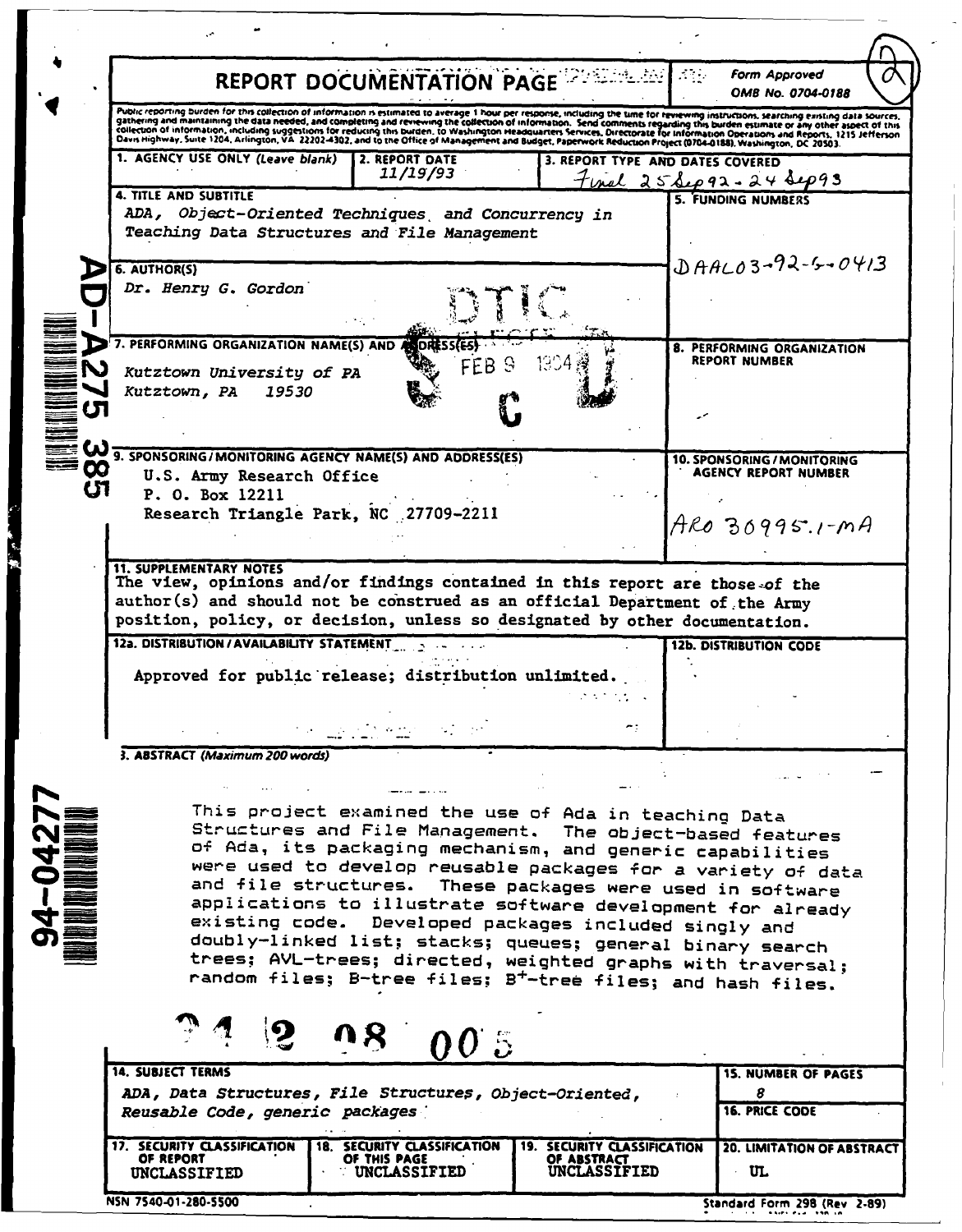Ada, Object-Oriented Techniques, and Concurrency

in

**Teaching Data Structures and File Management** 

**Final Report** 

Dr. Henry G. Gordon

November 11, 1993

# U. S. ARMY RESEARCH OFFICE

Grant No. DAAL03-92-G-0413

|                                     | Accesion For                                                                          |  |  |
|-------------------------------------|---------------------------------------------------------------------------------------|--|--|
| Kutztown University of Pennsylvania | <b>NTIS</b><br><b>CRA&amp;I</b><br>DTIC TAB<br>0<br>Unannounced<br>Ω<br>Justification |  |  |
|                                     | Bv<br>Distribution (                                                                  |  |  |
| <b>Approved for Public Release</b>  | <b>Availability Codes</b>                                                             |  |  |
|                                     | - Avail: and J or<br>Dist.<br>Special                                                 |  |  |
| Distribution Unlimited              |                                                                                       |  |  |

DLIO SOUTHER THOUT TO LED T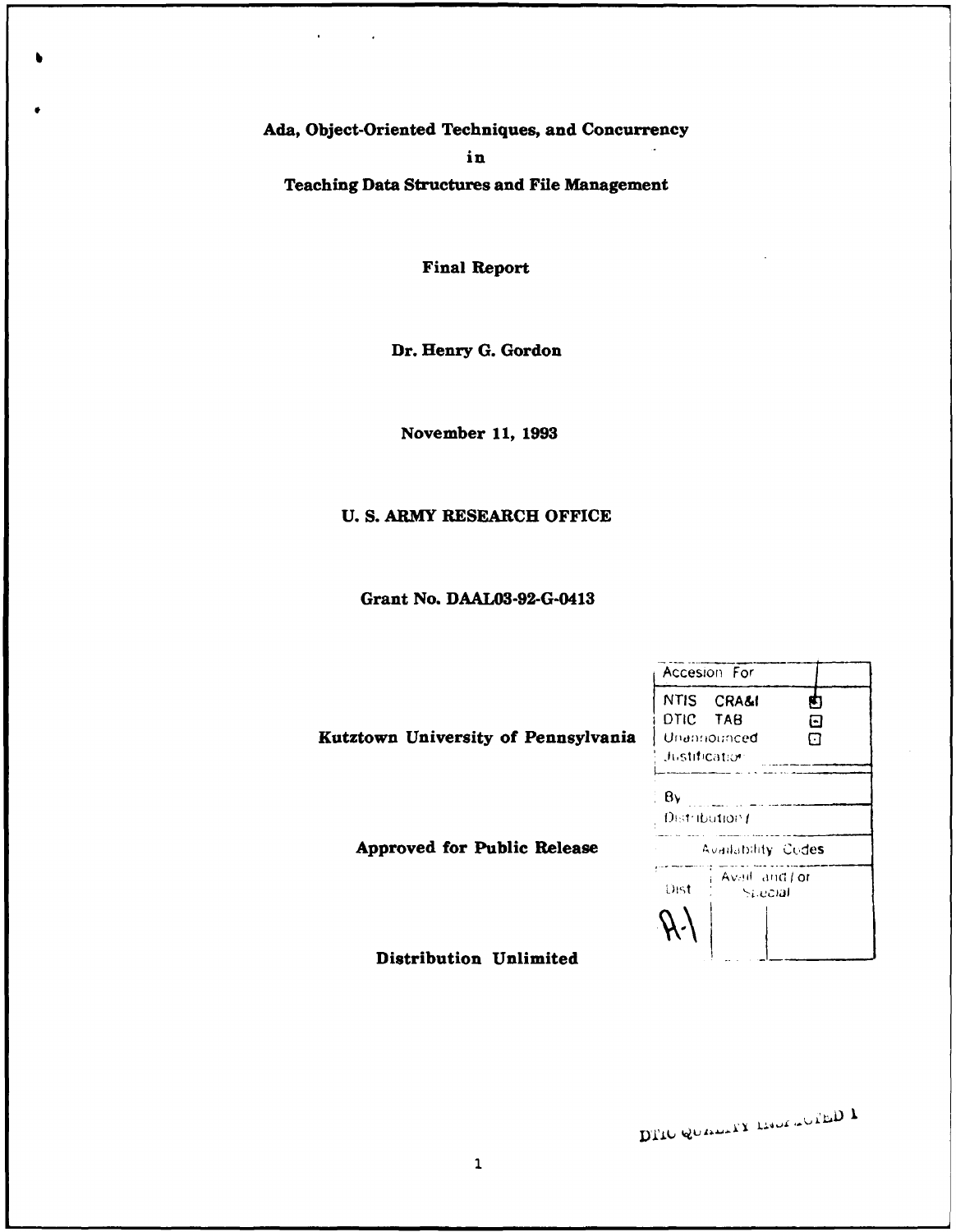### Introduction

This paper constitutes the final report of a project funded by the Defense Advanced Research Projects Agency program for Curriculum Development in Software Engineering and Ada. The project consisted of using Ada, object-oriented methods and concurrency in teaching data structures and file management techniques. This sequence of courses constitutes the earliest courses in the upper division of the curriculum for computer science majors at Kutztown University of Pennsylvania. It emphasizes the use of abstract data types, modularity, information hiding, genericity, and object-oriented techniques to achieve the development of reusable Ada packages for use in software engineering.

#### Rationale

At Kutztown University of Pennsylvania, the lower division requirement of courses in computer science ends with an advanced course in data structures and is followed by a course in file management techniques. In order to foster the inculcation of good software development methods which can be used in all of the upper division curricula, we decided to introduce Ada in these centrally positioned courses. Not surprisingly, we have found that students who are well-trained in the use of software development capabilities have had excellent experiences in internships, co-operative employment, and other job-related opportunities. The language Ada provides the ideal medium for the student to experience the development of quality reusable software.

This project naturally divided itself into two parts: Data Structures, and File Management Techniques. In the sections below we will discuss the implementation and results of the development of each of those topics.

#### Course Descriptions

The courses involved in this project consisted of the standard advanced data structures material followed by a study of file management techniques. The following topics are covered in these courses.

## *Data Structures*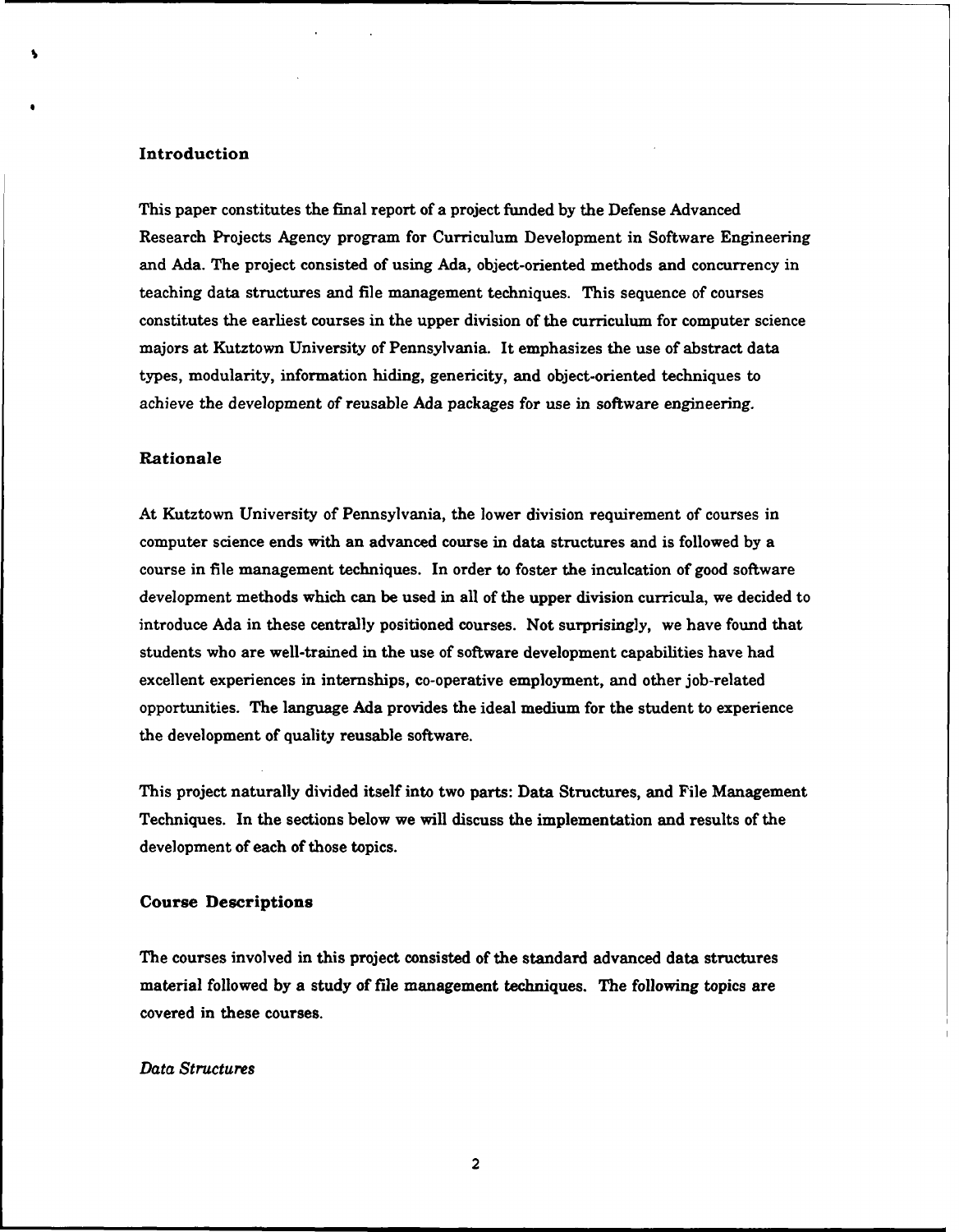**A•** A review and implementation in Ada of the elementary data structures examined in CS II. This includes linked lists, stacks, queues, and simple binary trees. Both array and dynamic allocation storage techniques are studied.

B. A study of more advanced storage structures is then pursued. This includes multiplylinked structures, sets, hash tables, maps, advanced tree structures such as AVL and 2-3 trees, and graphs.

C. A study of internal searching and sorting techniques.

#### *File* Management

A. A study of the fundamental file processing operations of opening, closing, reading, writing and seeking is followed by an examination of secondary storage and fundamental file structure concepts.

B. A study of the organization of files to improve performance of the fundamental file operations and the activities of searching for and sorting records on a file.

C. A study of sequential, random, indexed, B-tree, B+-tree and hash files.

Throughout both courses, emphasis is placed on the development of reusable software through the use of abstraction, careful design specification, modularity, information hiding, and genericity. Algorithmic analysis is used to compare the performance of different structures and different implementations of the same structure. Students are assigned programming projects as individuals and as members of a team. Tests are administered at the end of logical sections and a final examination is given.

#### Course Software Support

The University uses a Unisys U6000 Model 70 multiprocessing computer to support academic computing. The Ada compiler is from Software Leverage, licensed for modification for the U6000 from Verdix Corporation. In addition, OpenAda from Meridian Software Systems was also available on a limited basis to some students and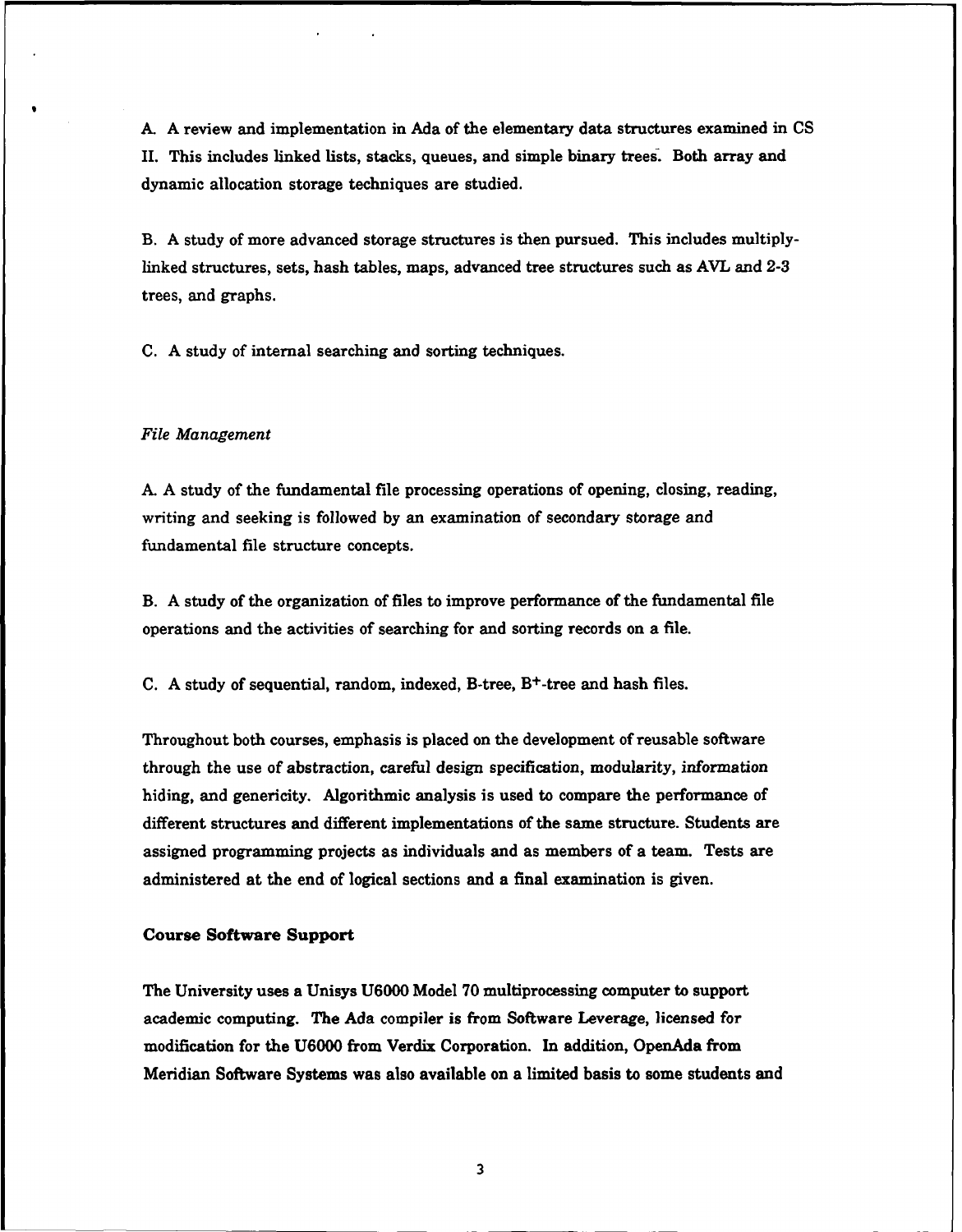faculty. The use of the U6000 guaranteed unlimited access to computer resources for all students at virtually any time of the day or night.

### Implementation

Since most students in the data structures course did not know Ada, the review of the preliminary material on elementary data structures was used as a tool for introducing the language. All of the students knew Pascal, so the PASCAL-like part of Ada was easily understood. The student's prior knowledge of elementary data structures enabled us to concentrate on the features of Ada which were ideally suited to the development of reusable generic components. We used the book *Software Engineering with Ada* by Grady Booch[11 as a background book for this part of the course. We felt that with their prior knowledge of Pascal, the student could use this book as a reference and guide to principles of programming in Ada. This part was supplemented with examples and exercises to build a foundation for later topics in the course. While there are a number of good texts in this area now, we felt that no one of them is the ideal text for this course. We finally chose *Software* Components *with* Ada by Grady Booch[21. We felt that most of the material we wanted to cover was in that text and its style would be consistent with the supplementary language text mentioned before. In addition, we agreed with Booch's approach on the specification of ADTs.

In the file management course, we chose to continue to use the non-Ada book *File Structures* by Folk and Zoellick[3]. This was supplemented by readings from *File Structures with Ada* by Miller and Petersen[41.

In the first course, emphasis was placed first on the design and specification of abstract data type. Each specification is compiled separately from the implementation. It may also be tested in the compilation of an application program using that specification before the implementation is even considered. Students developed such packages, perhaps different students doing different packages. In most instances they were tested by small programs that exercised every aspect of the ADT. After several useful packages had been developed, we incorporated them in a significant application which other classes might use. To illustrate, we emphasized the benefit of developing reusable and generic packages by developing a spelling table routine for compilers. When an identifier in a program is encountered by the compiler, it inserts the spelling of the identifier in a spelling table. That spelling table can be visualized as a hash table where collisions are handled by a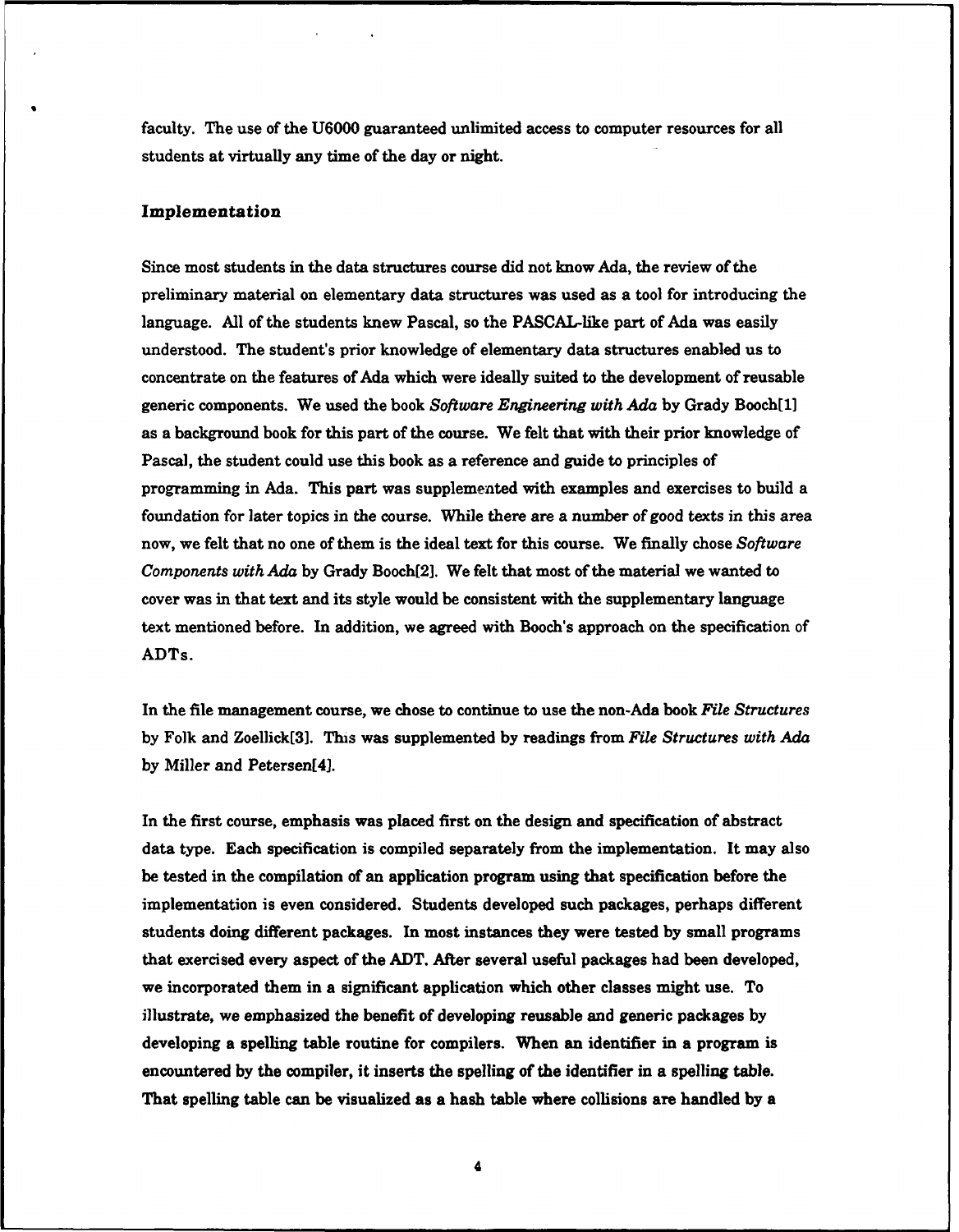singly linked list. Each entry in the list contains an information about where the spelling is located in the string pool. The spelling table is constructed from a previously developed generic hash table package and a string pool manager. The example enabled us to illustrate the difference between a type-manager such as a generic linked list package and an object manager such as a string pool, and how each can be used to build a very useful object such as a spelling table with minimal coding effort. The distinction between typemanager and object manager is taken from *Understanding* Concurrency in Ada *by Ken Shumate[6].*

A package on sets was developed which implemented the idea of set according to familiar Pascal approach. After testing, this package was shared with a graduate class in compiler design which needed a set manipulation package.

Packages on AVL-trees, maps, and graphs were developed. The graph package was used to solve the shortest path problem for airline routing.

The students could also benefit the other way. In a separate course, we were concerned about Ada and non-Ada processes concurrently accessing the same file. We developed a locking package, package Lock-IO, which would allow different types of tasks to access safely the same file concurrently. Students then could use this package in a concurrent file application without having to write the code.

Students developed packages for manipulating random files, indexed files, B-tree files, B+-tree files and hash files.

## Other Activities

In October 1993, we presented the spelling table package at the Fall meeting of the Pennsylvania Association of Computer and Information Science Educators meeting.

In January 1993, a three day seminar for faculty from the other State System Universities was conducted. Sponsored by Meridian Software Systems, each participant was allowed to purchase Meridian's OpenAda compiler at a very special price. The purpose of these activities was to encourage the use of Ada in the Computer Science curricula of the universities in the State System.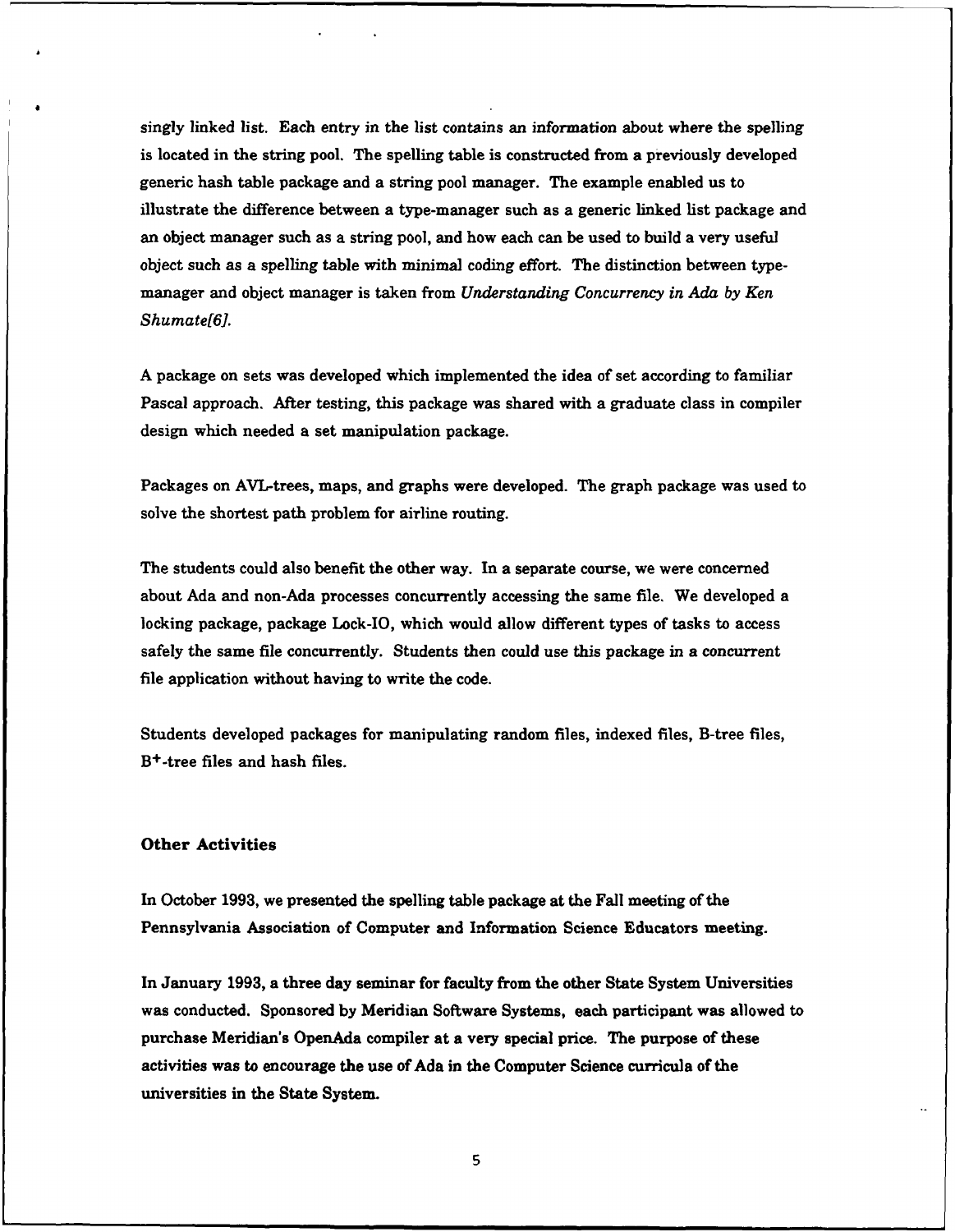## Results and Conclusions

The following list summarizes the packages developed during the course of this grant.

singly linked lists doubly linked lists stacks queues sets maps binary search trees AVL trees hash table with linear chaining string pool graphs random files hash files b-tree files b+-tree files

The software can be requested from gordon@acad.csv.kutztown.edu. It maybe available by anonymous ftp in January 1994.

Without a doubt, the students benefited greatly from the experience of developing and using reusable, generic packages. Comments such as "I never have to write or modify another linked list routine, or change a sort" were commonplace. Students immediately see the benefit of developing software in the manner that hardware is developed - using already existing components. The only negative comments were related to the fact that fine points of the language were not always learned because of the fact that this was a course in data structures and we learned "what was necessary to do the job." From a student point of view, the experience was a great success.

On the negative side, anyone contemplating a change to Ada should be warned of the following. Most opposition will come from your colleagues. Be prepared for the lament that "Every one who is doing anything in my area is doing it in C." or whatever their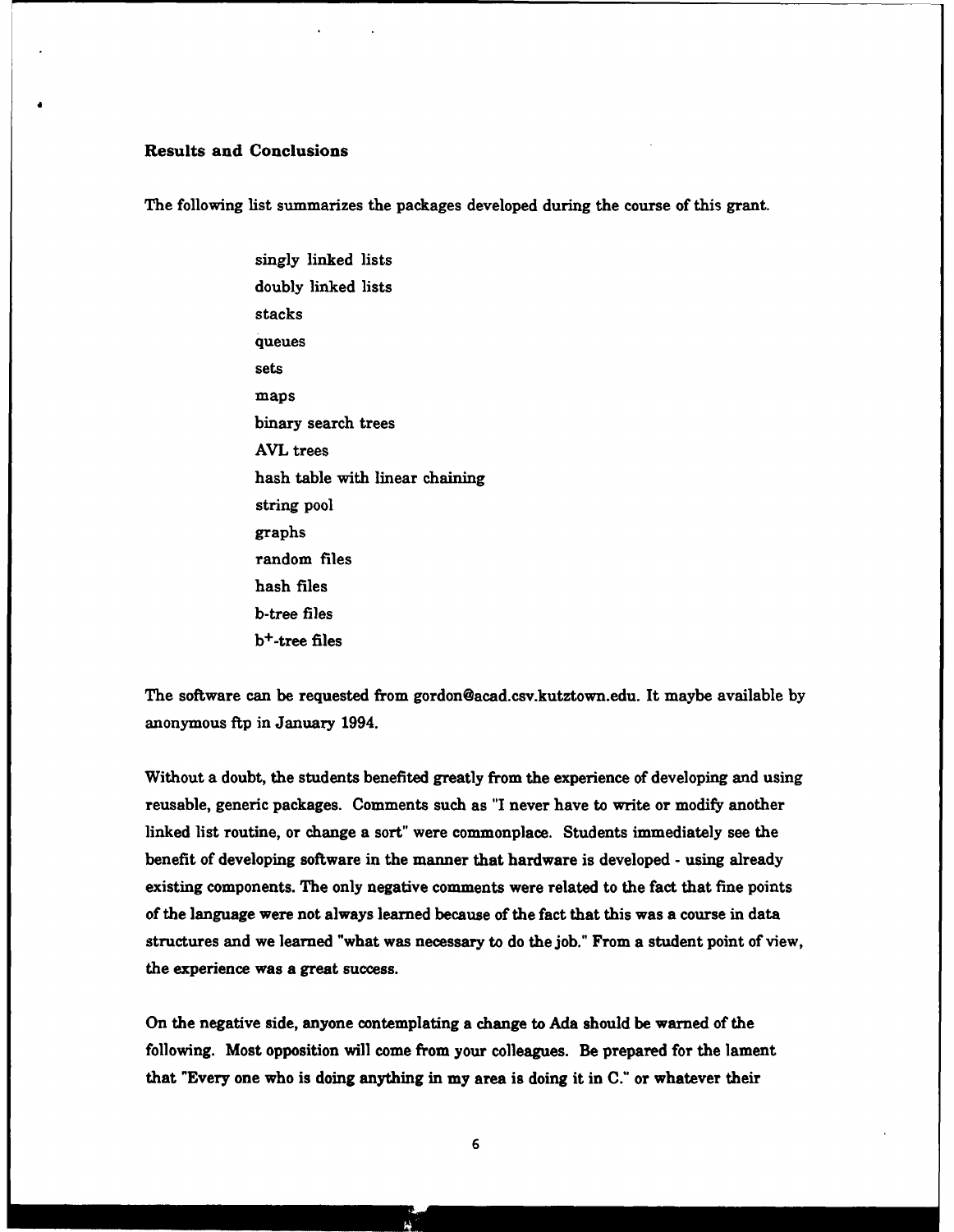favorite language is. We are presently debating a change in the language used in the introductory courses. The language choice should be predicated on features that support good software development, reusability, modularity, information hiding, concurrency, object-oriented features, and STANDARDIZATION. The only language that satisfies them all is Ada.

## Personnel

Prof. Linda Day

Dr. Vivian G. Mosca

Dr. Henry G. Gordon

No degrees were obtained during the grant period.